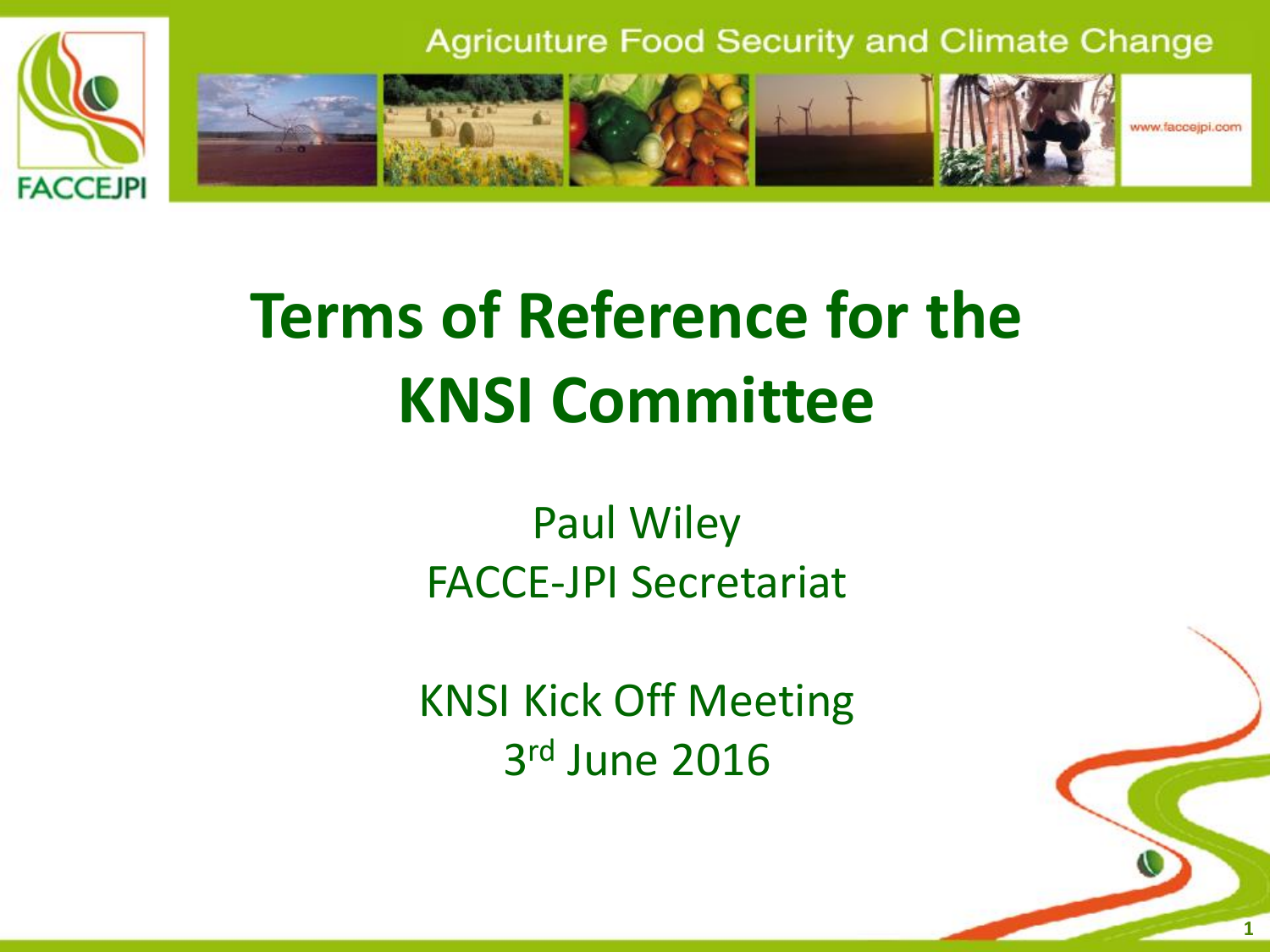

# **KNSI Committee – Terms of Reference**

- The KNSI Committee is the core of the Knowledge Network
- Formed from **National Research Leads** and **National Funding Representatives** from each participating country
- **Terms of Reference** outline the
	- the overarching principals
	- the structure and role of the Committee
	- how the Committee will operate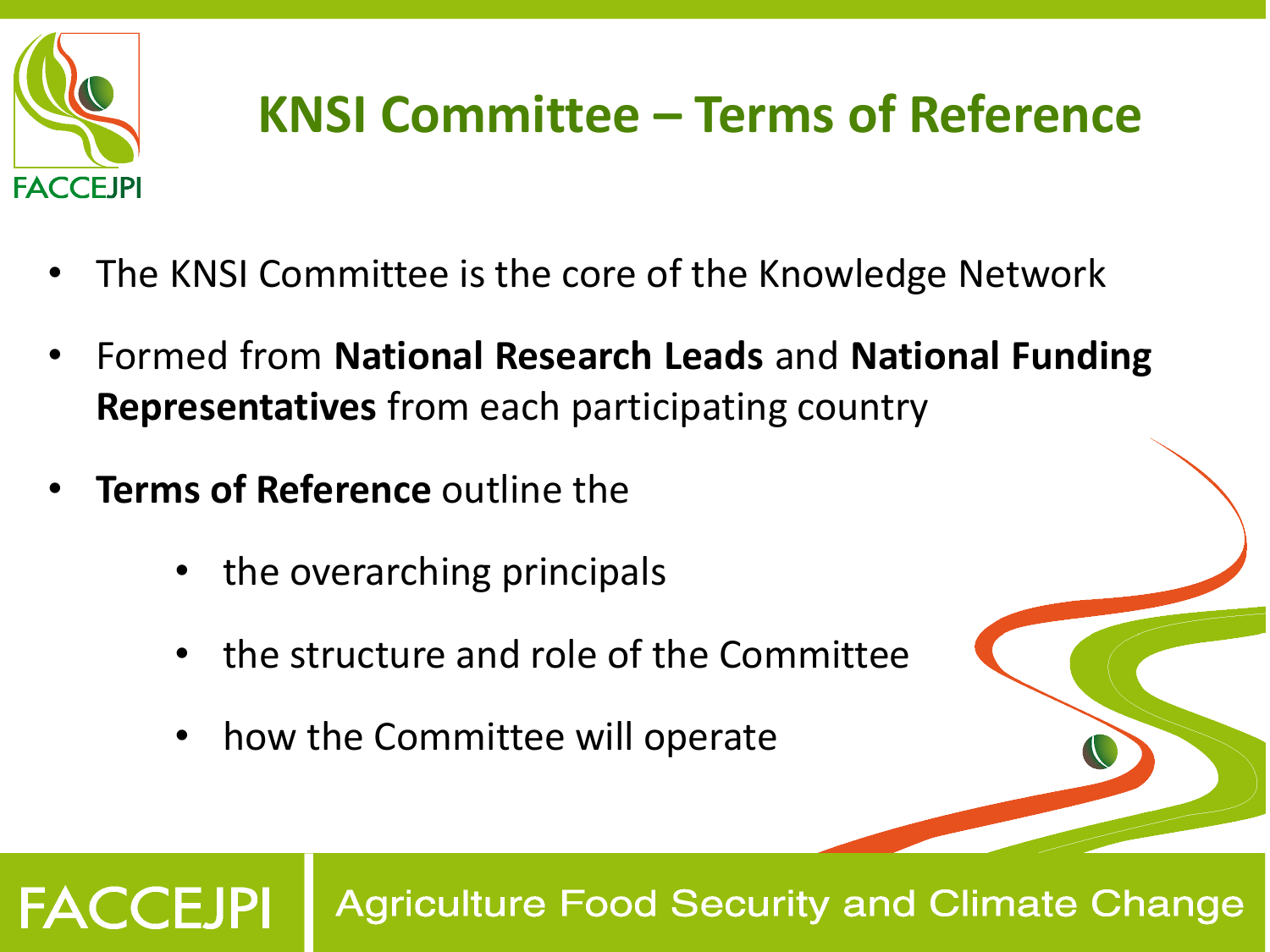

## **ToR: KNSI Aims & Objectives**

• **Aim:**

**FACCEJPI** 

- The KNSI aims to have an important advisory role for policy makers, programme managers and other stakeholders by:
	- Creating synergies
	- Knowledge building
	- Bridging gaps between research and implementation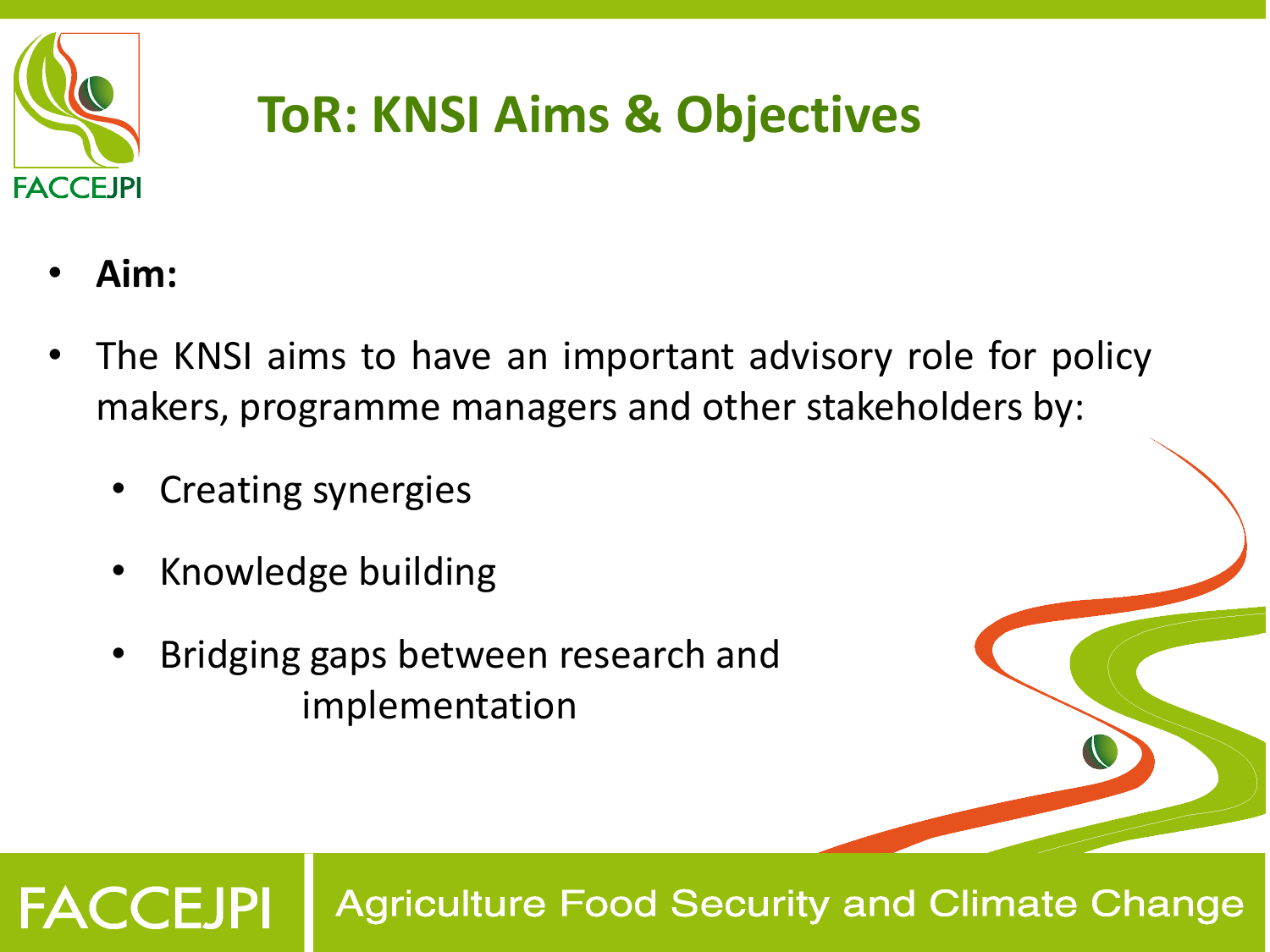

## **ToR: KNSI Aims & Objectives**

#### • **Objectives are to:**

**FACCEJPI** 

- Establish a network of multi-disciplinary research groups or consortia
- Create a network of research sites farms across Europe
- Develop a typology of landscape classifications associated with the study farms on which to test standard metrics
- Raise awareness of innovative and landscape management practices
- Identify cases of best practice for knowledge sharing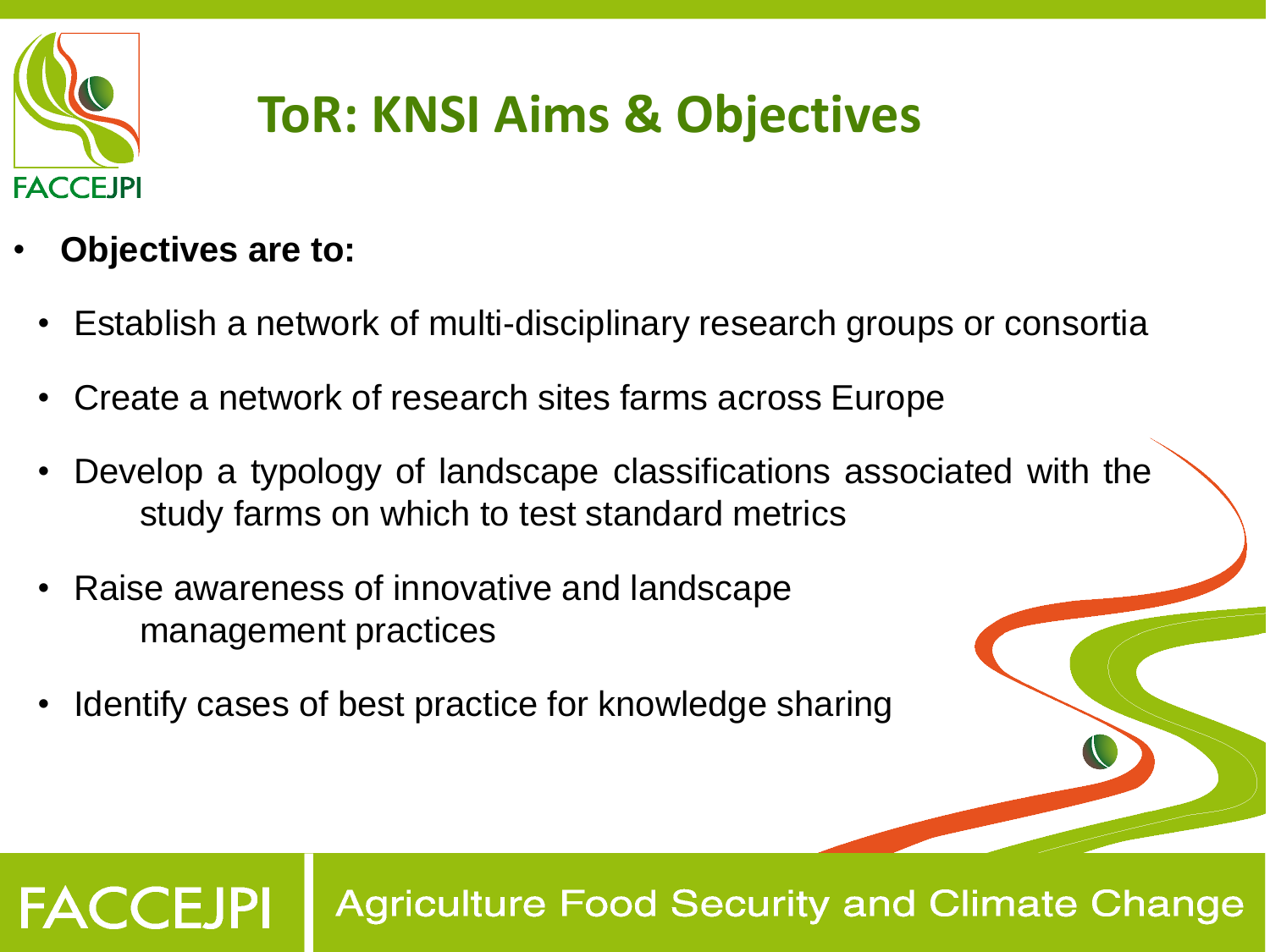

## **ToR: KNSI Scope - Definition**

• **The following definition of SI was agreed in the scoping meeting, and is written into the Terms of Reference:**

*Sustainable intensification means simultaneously raising yields, increasing the efficiency with which inputs are used and reducing the negative environmental effects of food production. It requires economic and social changes to recognise the multiple outputs required of land managers, farmers and other food producers, and a redirection of research to address a more complex set of goals than just increasing yield.*

Citation: Foresight. The Future of Food and Farming (2011) Final Project Report. The Government Office for Science, London.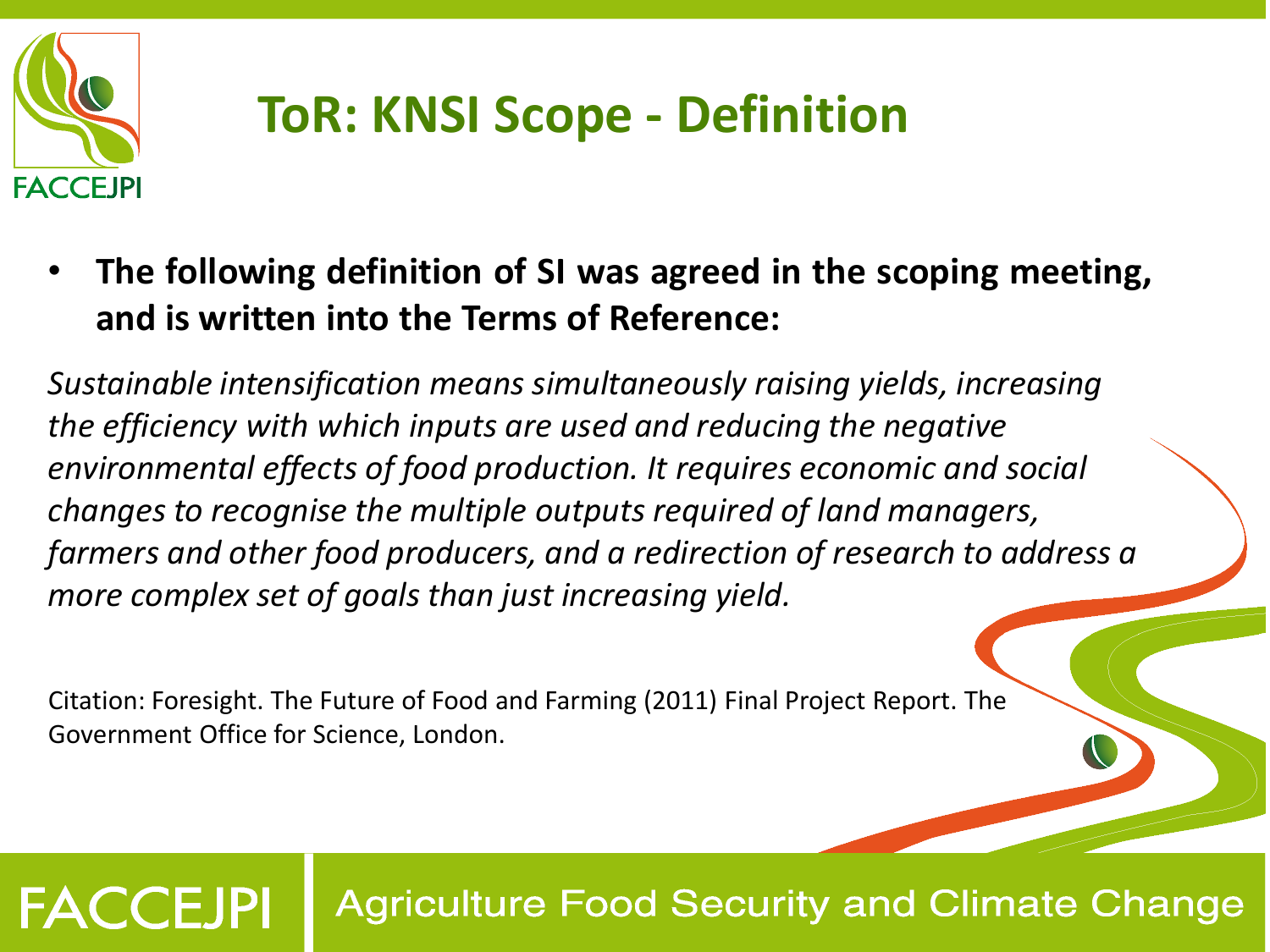

## **ToR: KNSI Scope – Critical needs**

- **Multi‐disciplinary, systems approaches** that integrate technological, social, economic and policy issues at the farm and landscape scale
- **Diversification** in combination with crops and livestock to promote resilience
- **New perspectives on plant and animal breeding**, focus on more resilient and productive varieties with lower input needs
- More research on **farm management systems**, focusing on efficient use of inputs through the development of new technologies
- Development of **common methodologies to foster resource/ data access and availability** and mutual learning.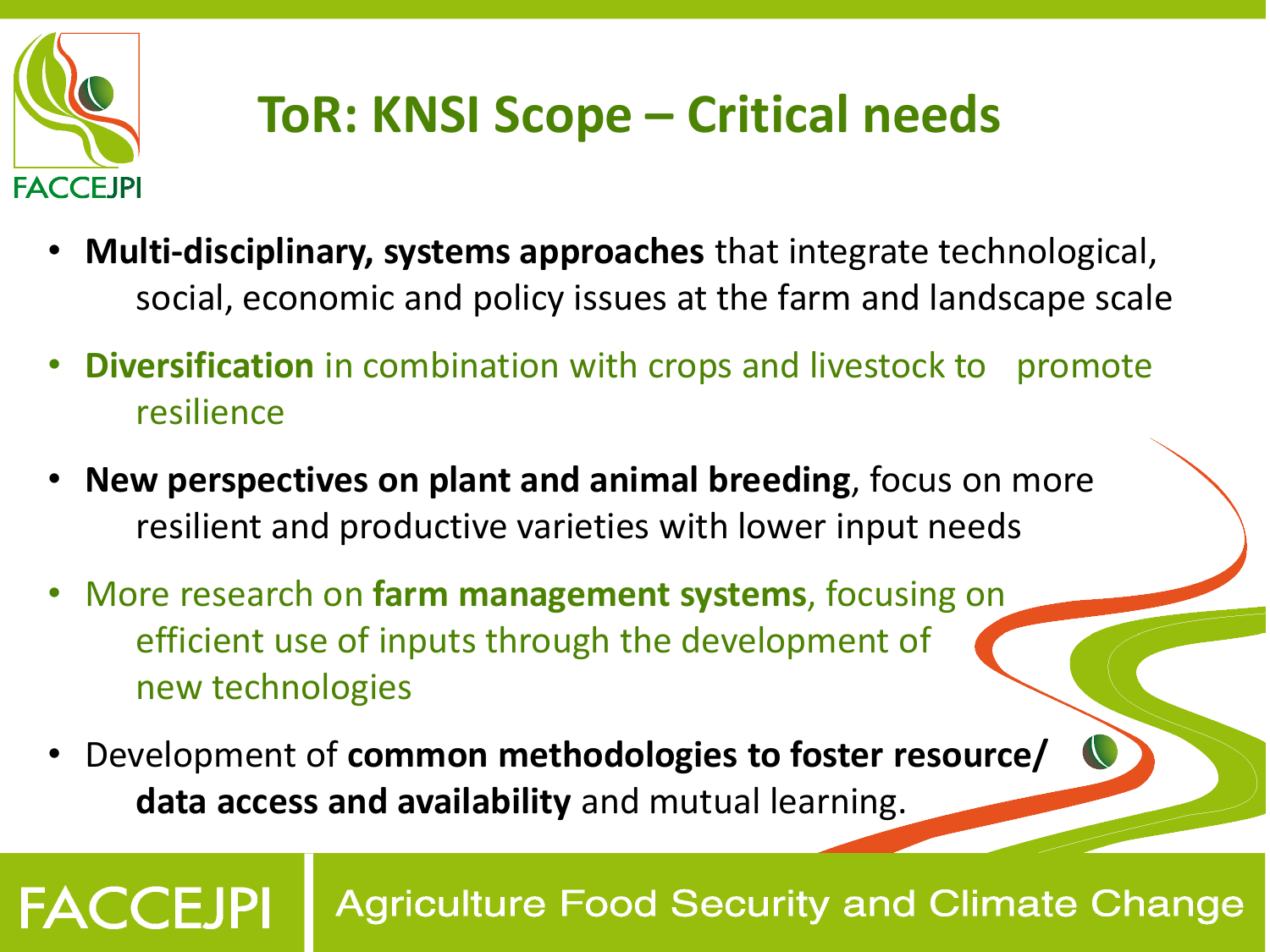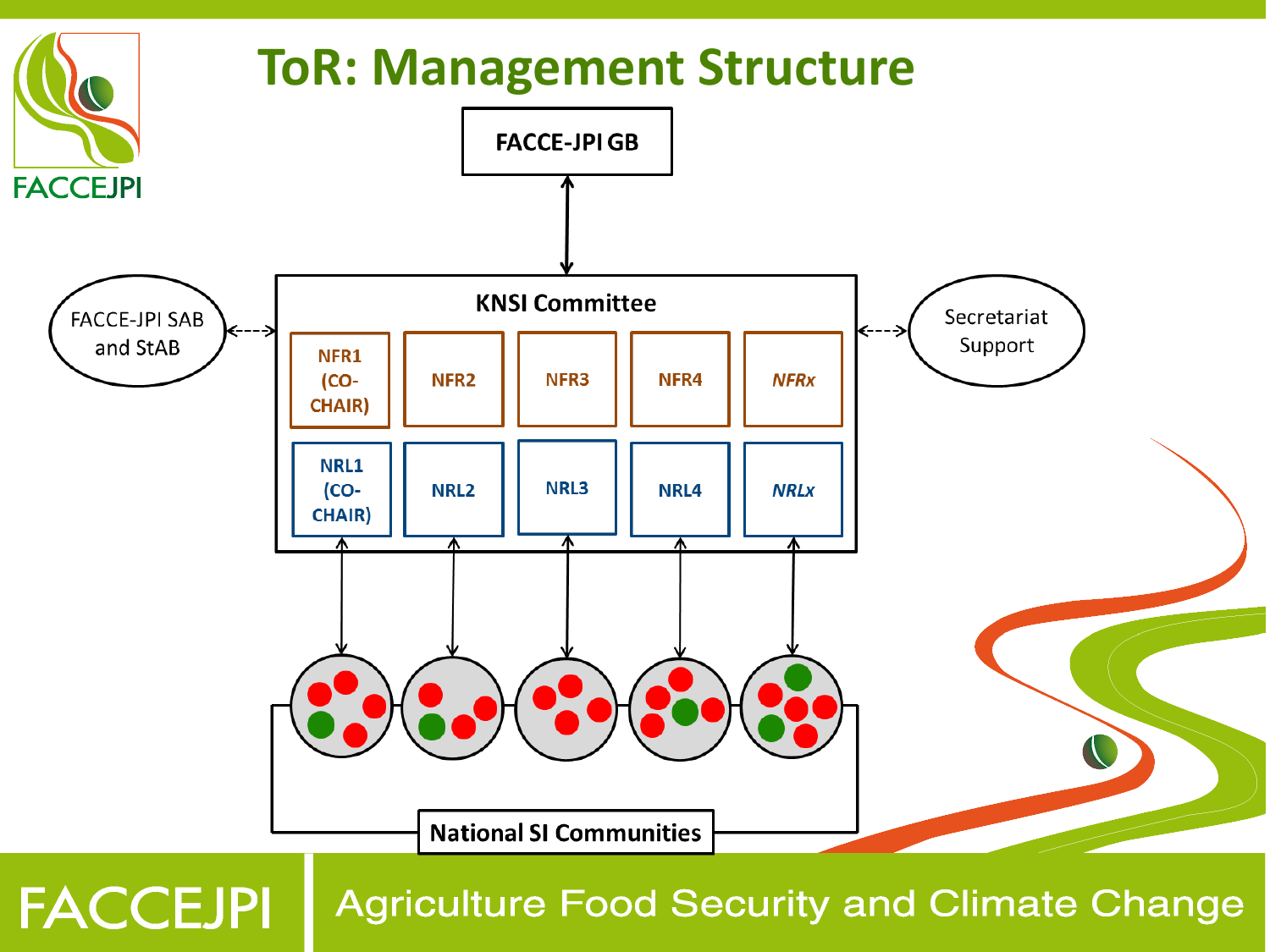

## **ToR: Roles and functions**

- **KNSI Committee - National Research Leads:**
	- Key liaison and communication between wider community and FACCE-JPI
	- Expertise and engagement in SI research and networks
- **KNSI Committee - National Funding Representatives:**
	- Knowledge of national SI funding programmes and policy
- **Secretariat:**

**FACCEJPI** 

- General meeting support
- Dissemination through FACCE-JPI website
- **FACCE SAB and StAB:** 
	- Advice from wider FACCE perspective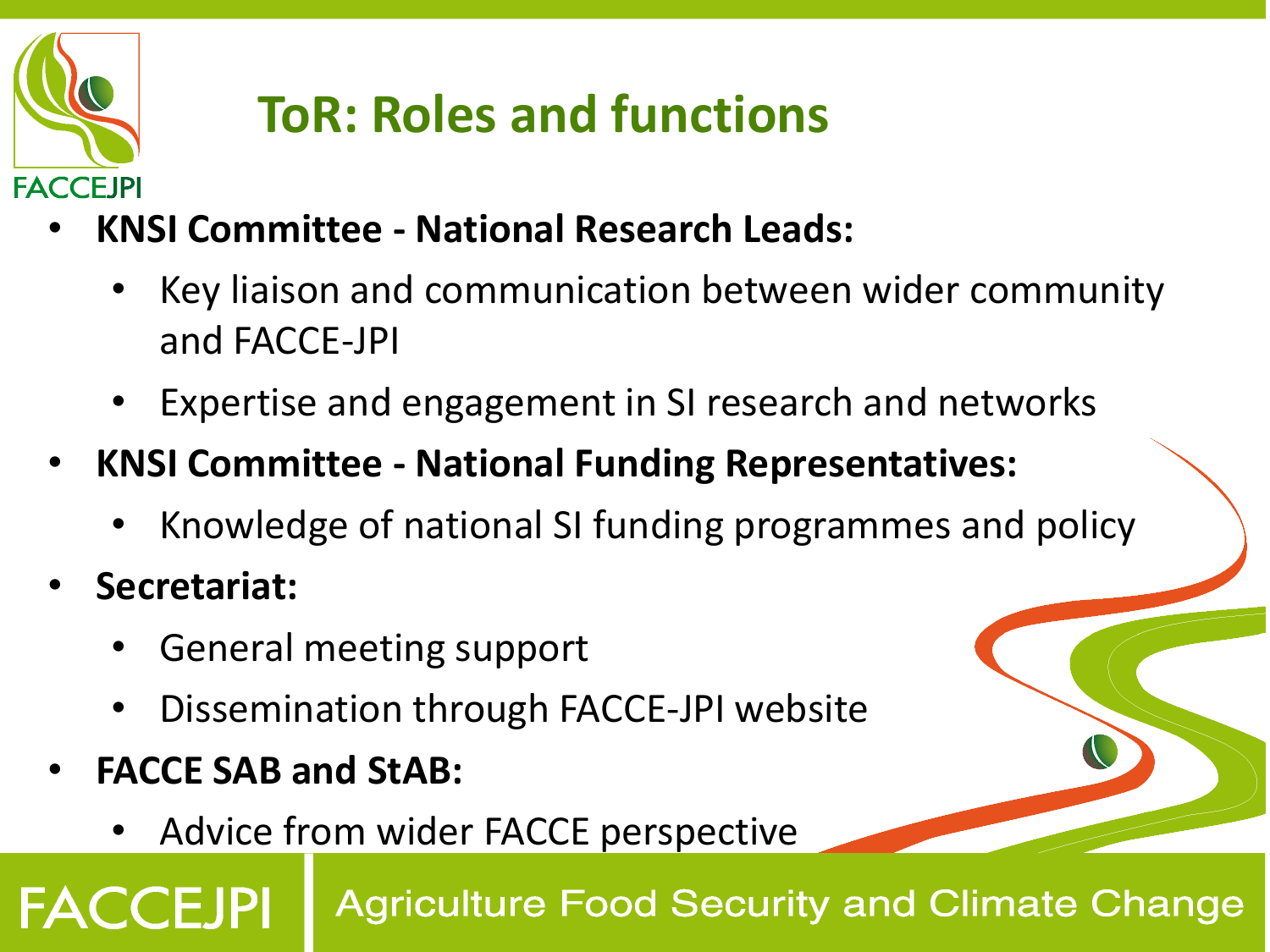

#### **ToR: Governance**

- **Two Co-Chairs are to be elected:**
	- **One NFR and one NRL, from different countries**
	- **Elected for three years**
- Interested KNSI Committee members should nominate themselves, and the Committee will vote (by email, after the meeting)
- KNSI Committee is accountable to the FACCE-JPI Governing Board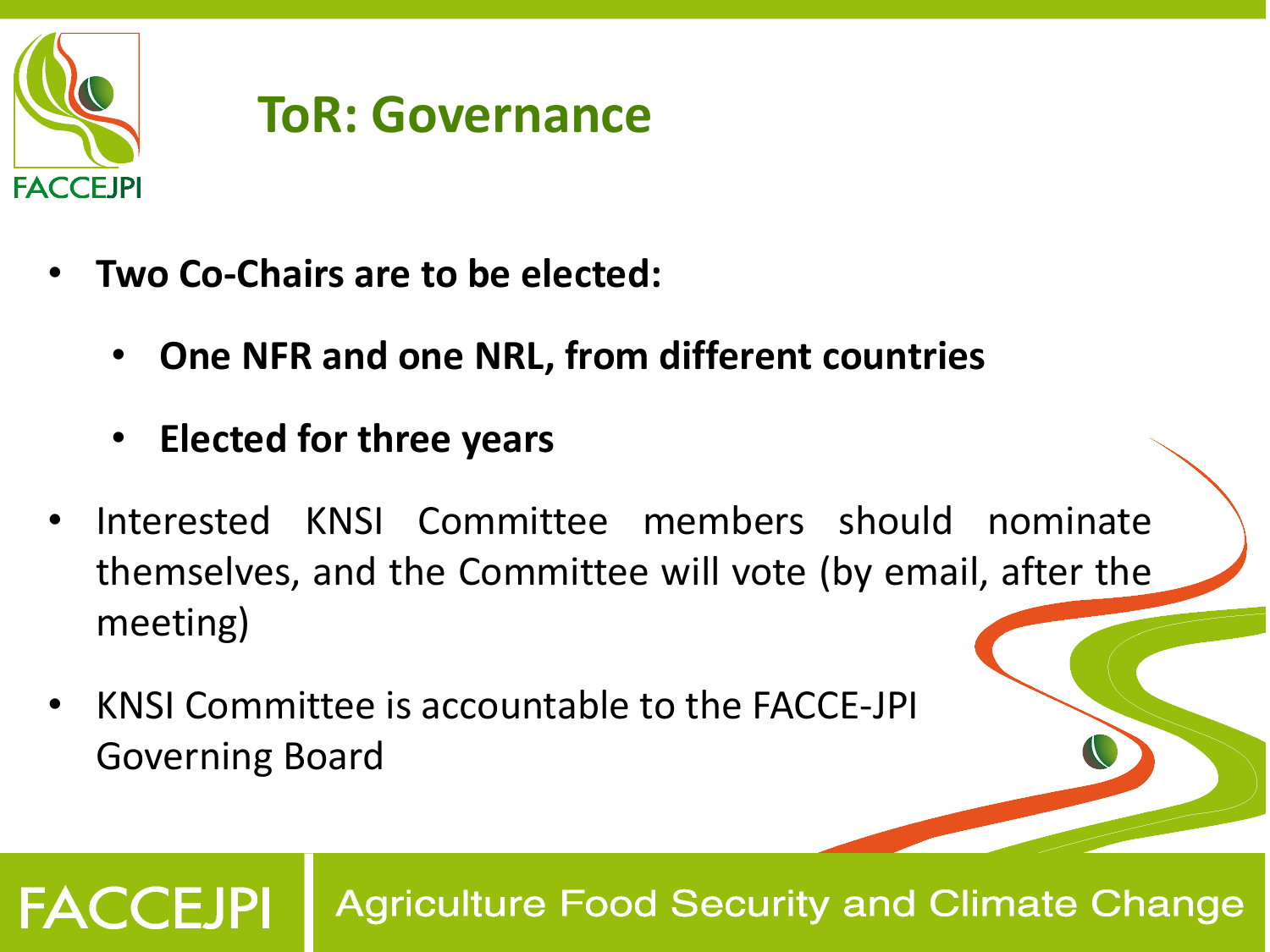

## **ToR: Duration and meetings**

- **The KNSI will operate initially for three years**
- Following three years, the FACCE-JPI Governing Board will decide on continuation
- The KNSI will meet at least once per year
- Quorum of two-thirds required
- Decisions by consensus or by majority voting (each country has two votes: 1 NRL, 1 NFR)
- Member country to bear T&S expenses for attendance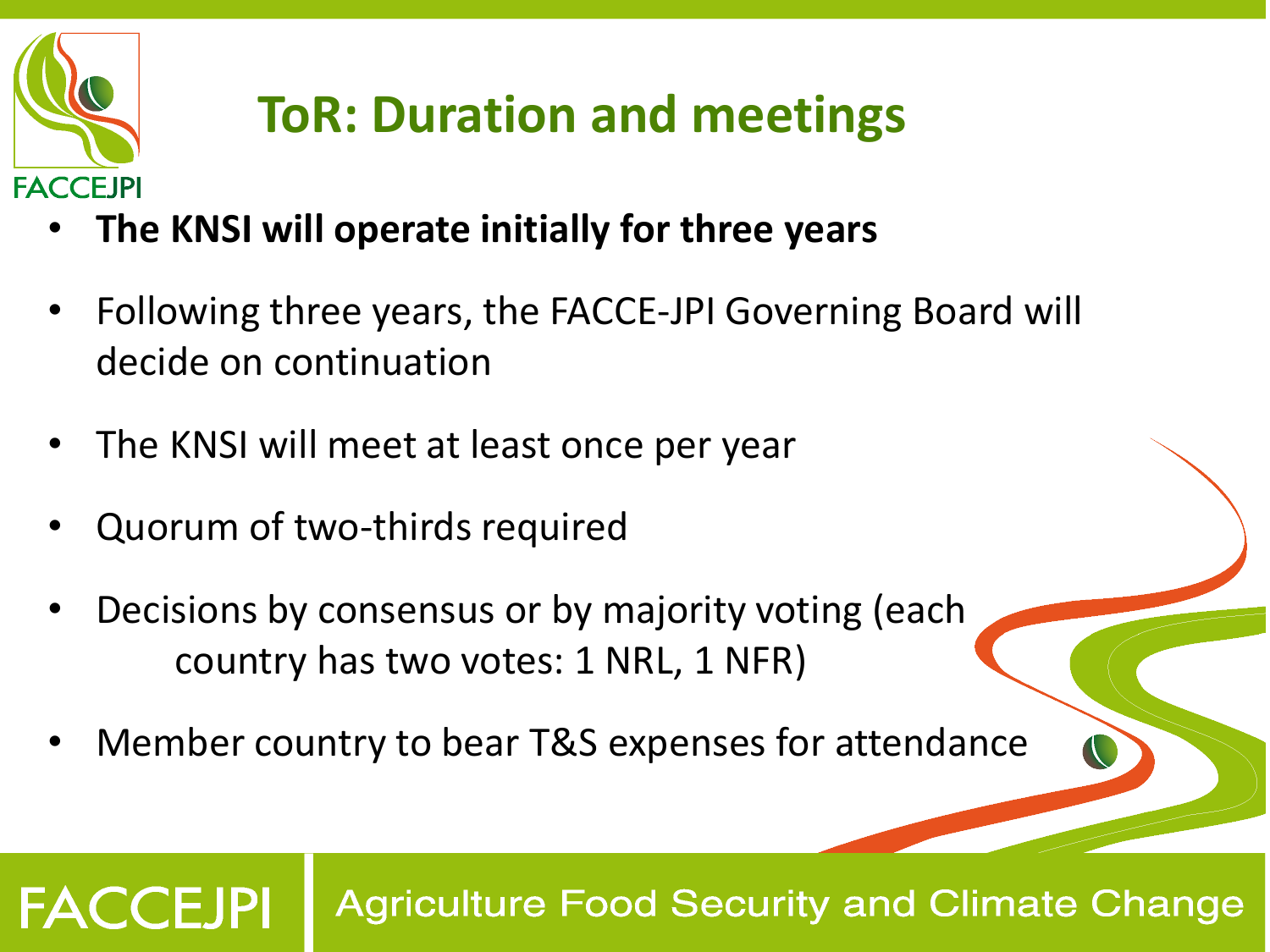

#### **ToR: Tasks**

- **Three main tasks:**
- **I. To network and exchange information**
	- Share information about national research and funding programmes, and on the objectives of the KNSI
- **II. Brokerage**

Bringing together researchers/groups to cooperate Investigating opportunities for funding alignment

**III. New interventions**

Seek possibilities for new interventions (either targeted to GB or through other means)

**Based on the above, an Action Plan will be developed and regularly reviewed**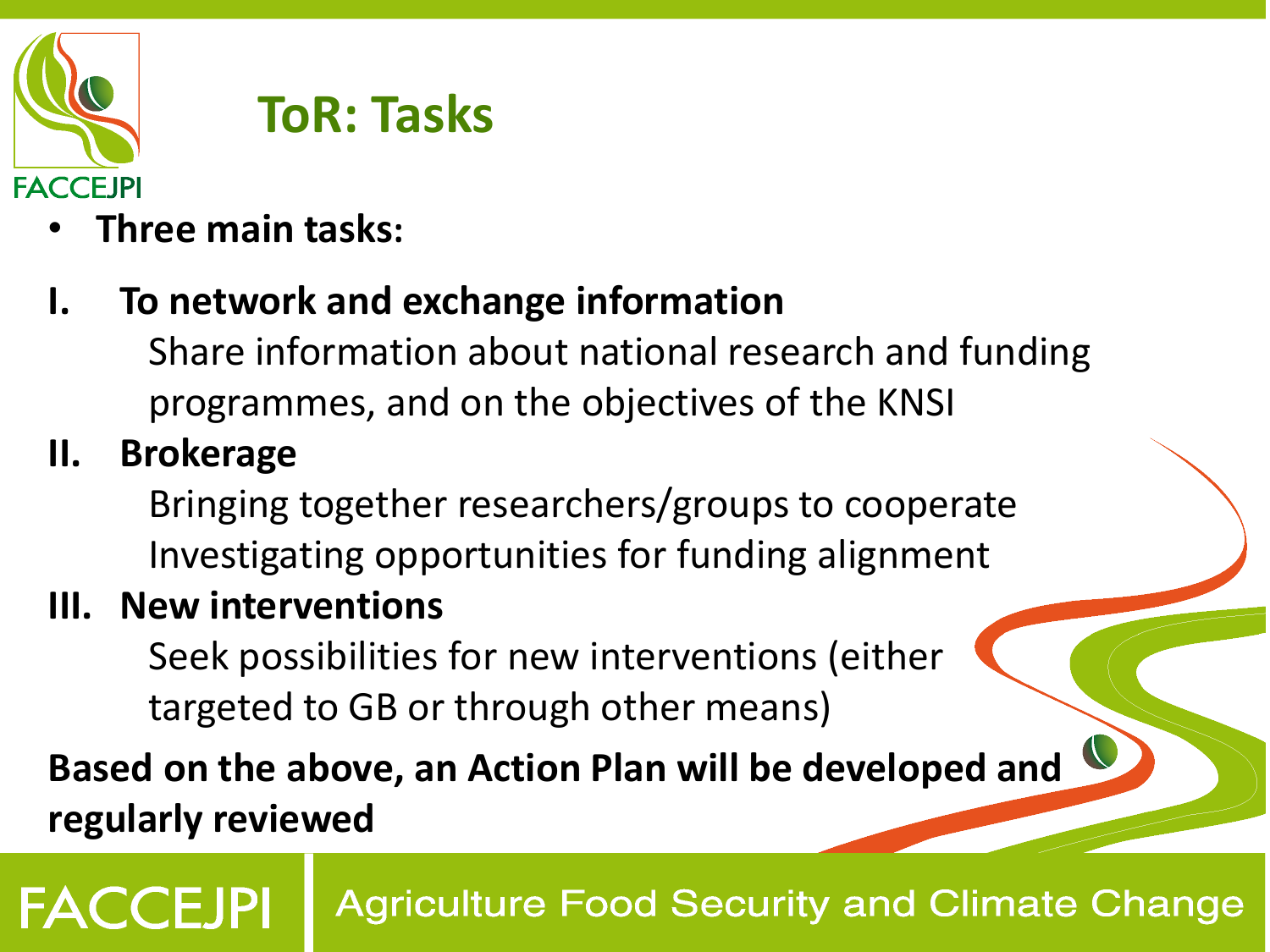

### **Thank you for your attention!**

#### **Break for coffee, followed by discussion**

Email: [Paul.Wiley@bbsrc.ac.uk](mailto:Paul.Wiley@bbsrc.ac.uk) Email: [Facce-Secretariat@paris.inra.fr](mailto:Facce-Secretariat@paris.inra.fr)

Visit[:www.faccejpi.com](http://www.faccejpi.com/)

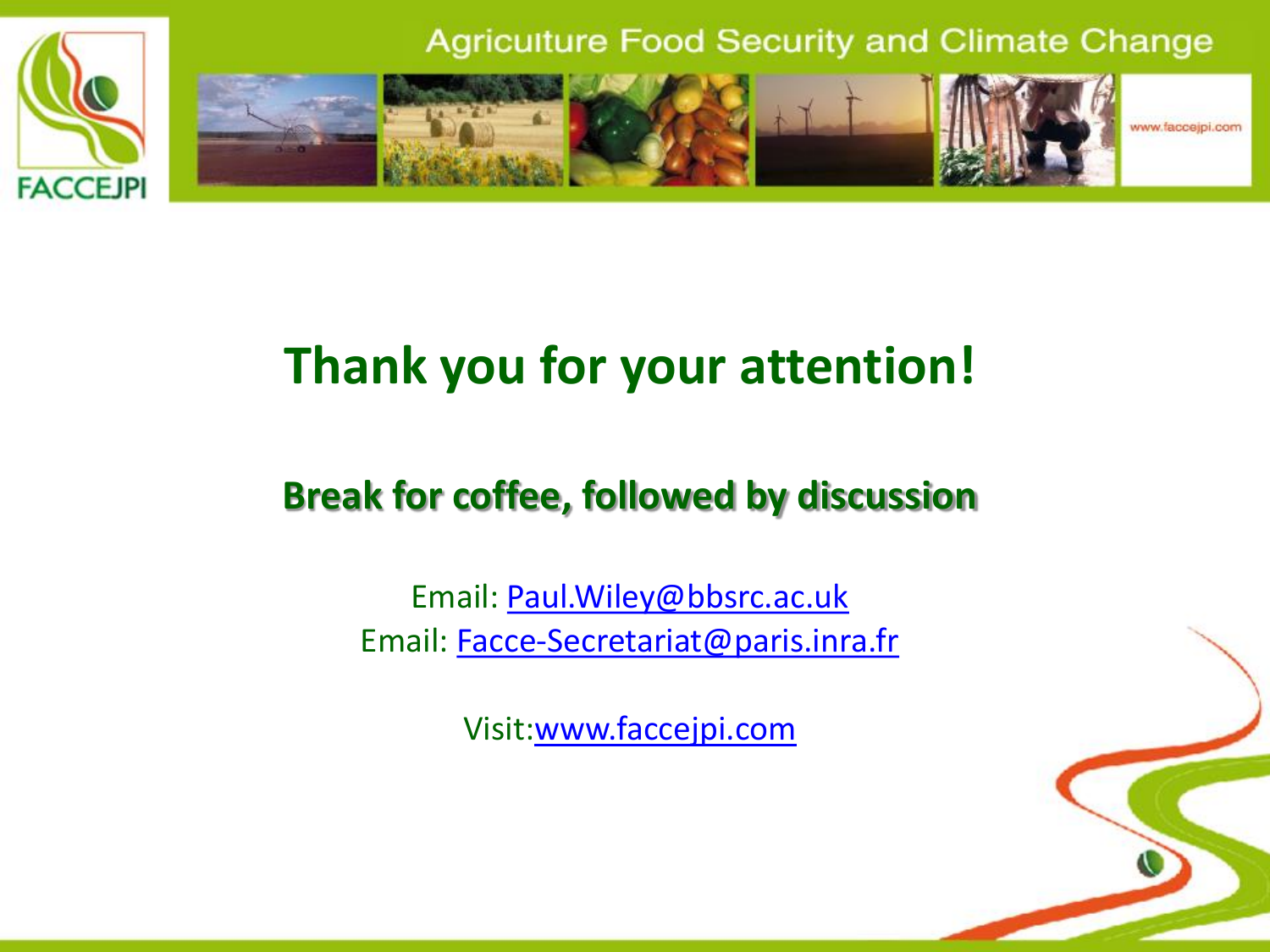

- **Open discussion session - chance to:**
	- resolve questions
	- request clarification
	- Adopt Terms of Reference

(subject to agreed modifications)

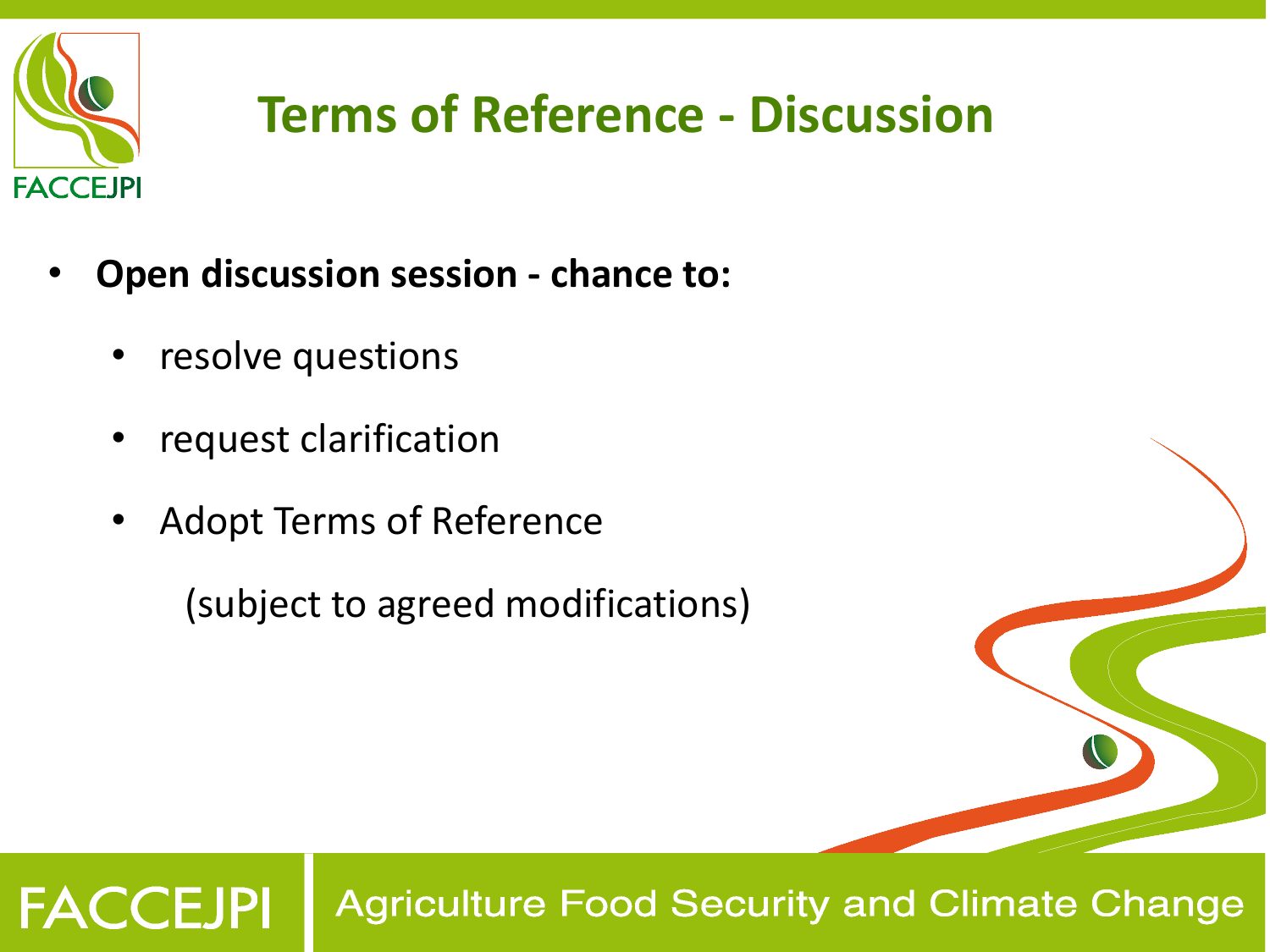

## **Terms of Reference - Discussion**

- **Questions raised in advance:**
	- Meetings: annual physical meeting, virtual meeting in between
	- Clarity on language re: Member State/Country
	- Clarity on text re: new members (2.3.1.1)
	- Back-to-back with GB meetings? (2.3.1.4)
	- 2.4 "Can" vs "should", re exchange of information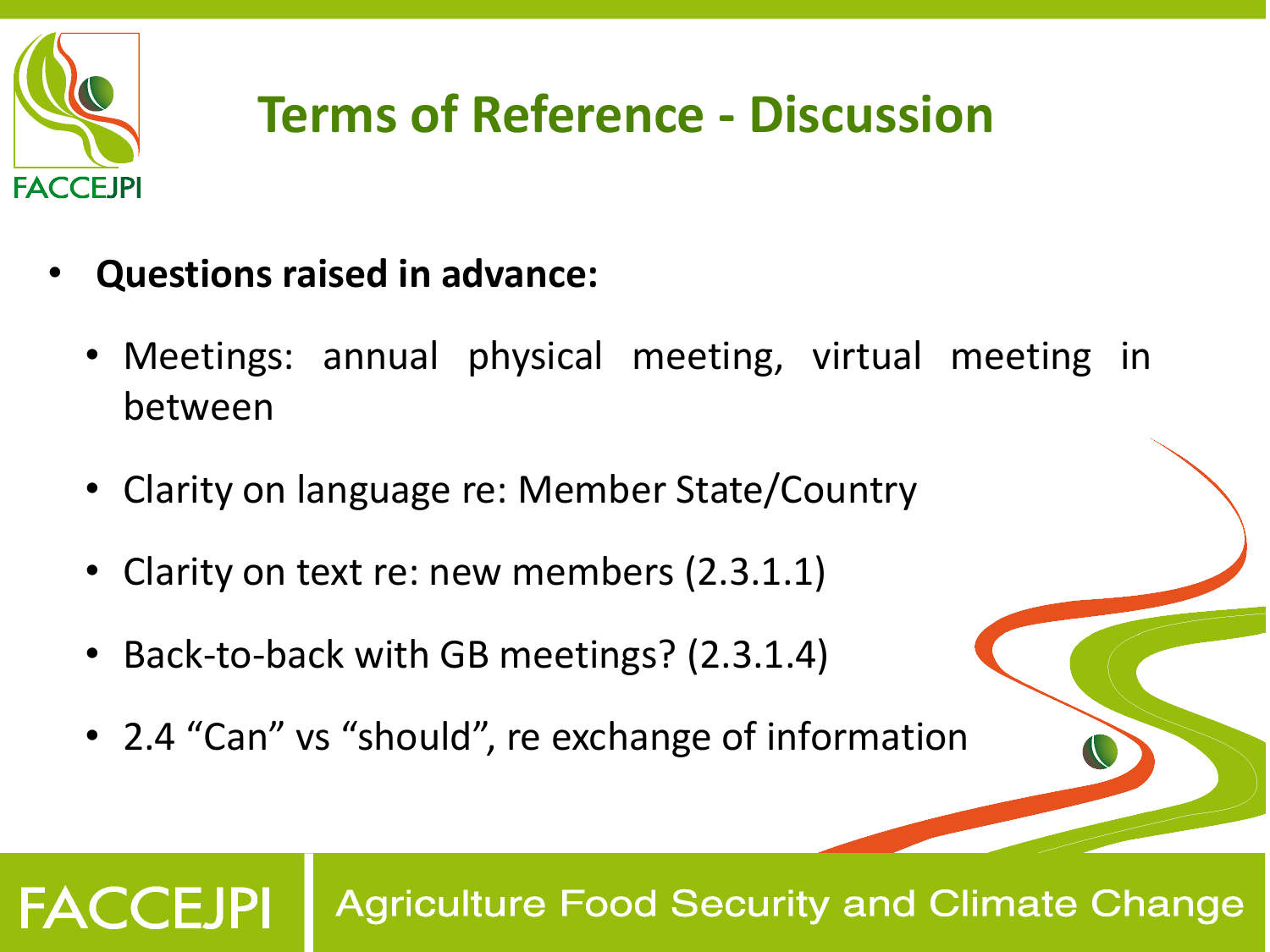

- **Member State vs Country:**
	- Currently mixed use in ToR
	- Not all participating countries are EU Member States
	- Recommend standardisation to "Country" or "Member Country" referring to membership of KNSI rather than EU (depending on context)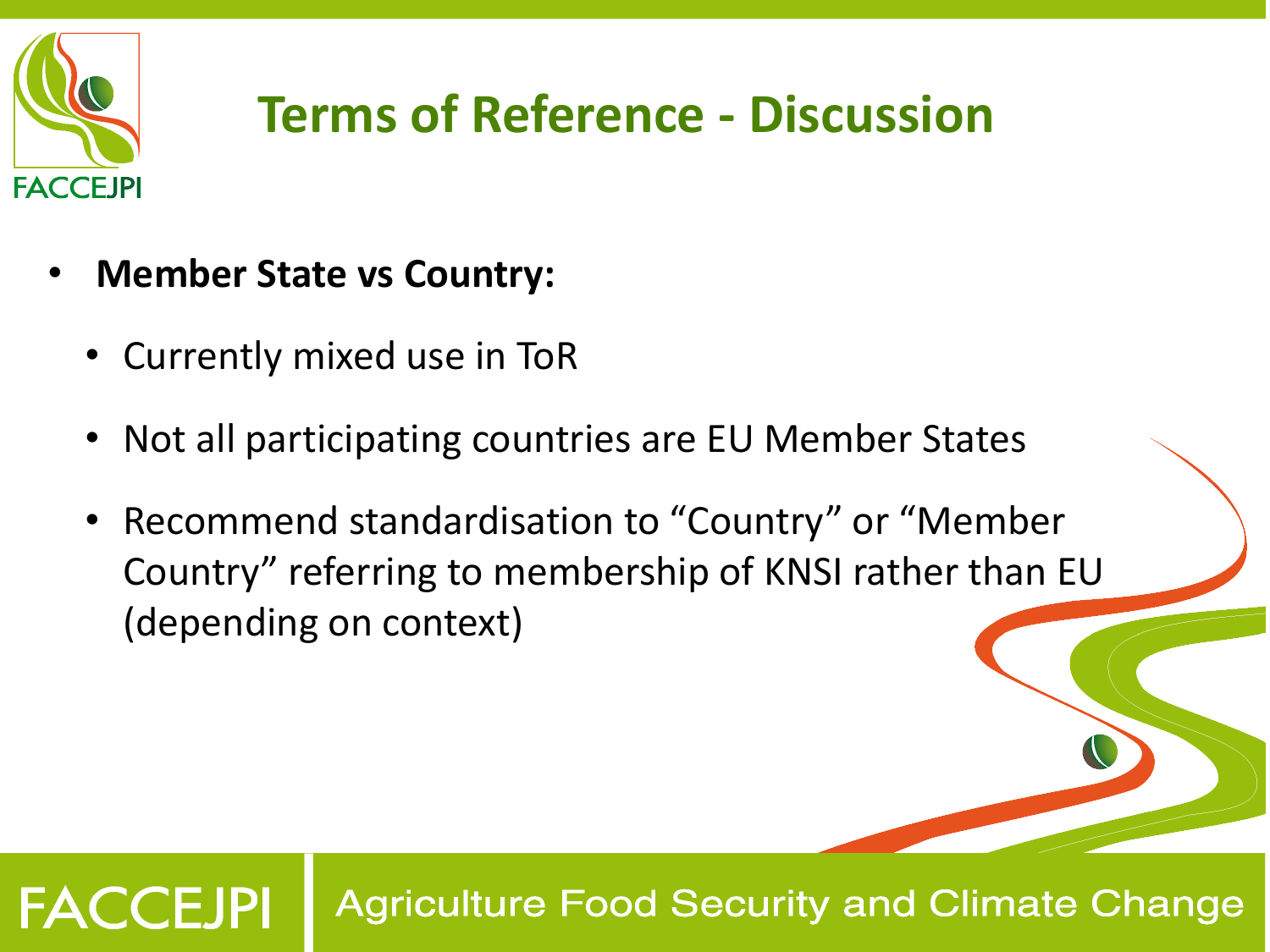

- **New Members (of KNSI)**
	- Currently text about new countries joining KNSI is in the same paragraph as the duration of the Committee Membership.
	- Confusing suggest separating into a different paragraph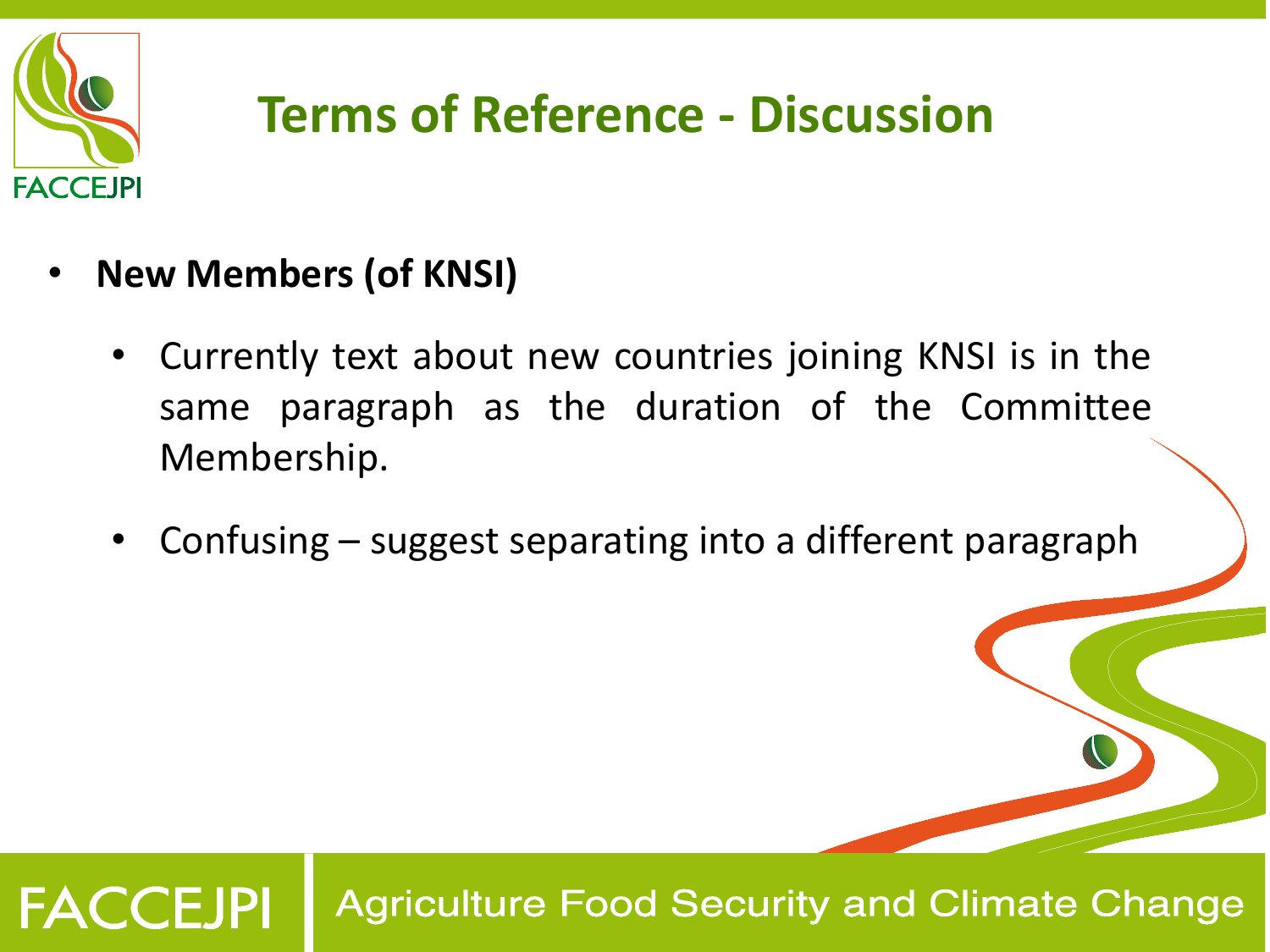

## **Terms of Reference - Discussion**

#### **2.3.1.1 Nomination, appointment and membership of the KNSI Committee**

….(Initial) **duration of Committee Membership** is a fixed term of three years after which the GB will decide on continuation or rotation. Member States wishing to participate later on in the KNSI can do so by contacting the Committee Co-Chairs and upon approval of the FACCE-JPI GB.

Participating Member States need at least be able and committed to:

- Allocate **in-cash** funding for Committee meetings' travel and sustenance costs of their two Committee Members;
- Allocate **in-cash or in-kind** funding for at least 2 PM per year for their NRL;
- Be in a position to allocate **in-kind or in-cash** funding for KNSI Committee proposals accorded by the GB.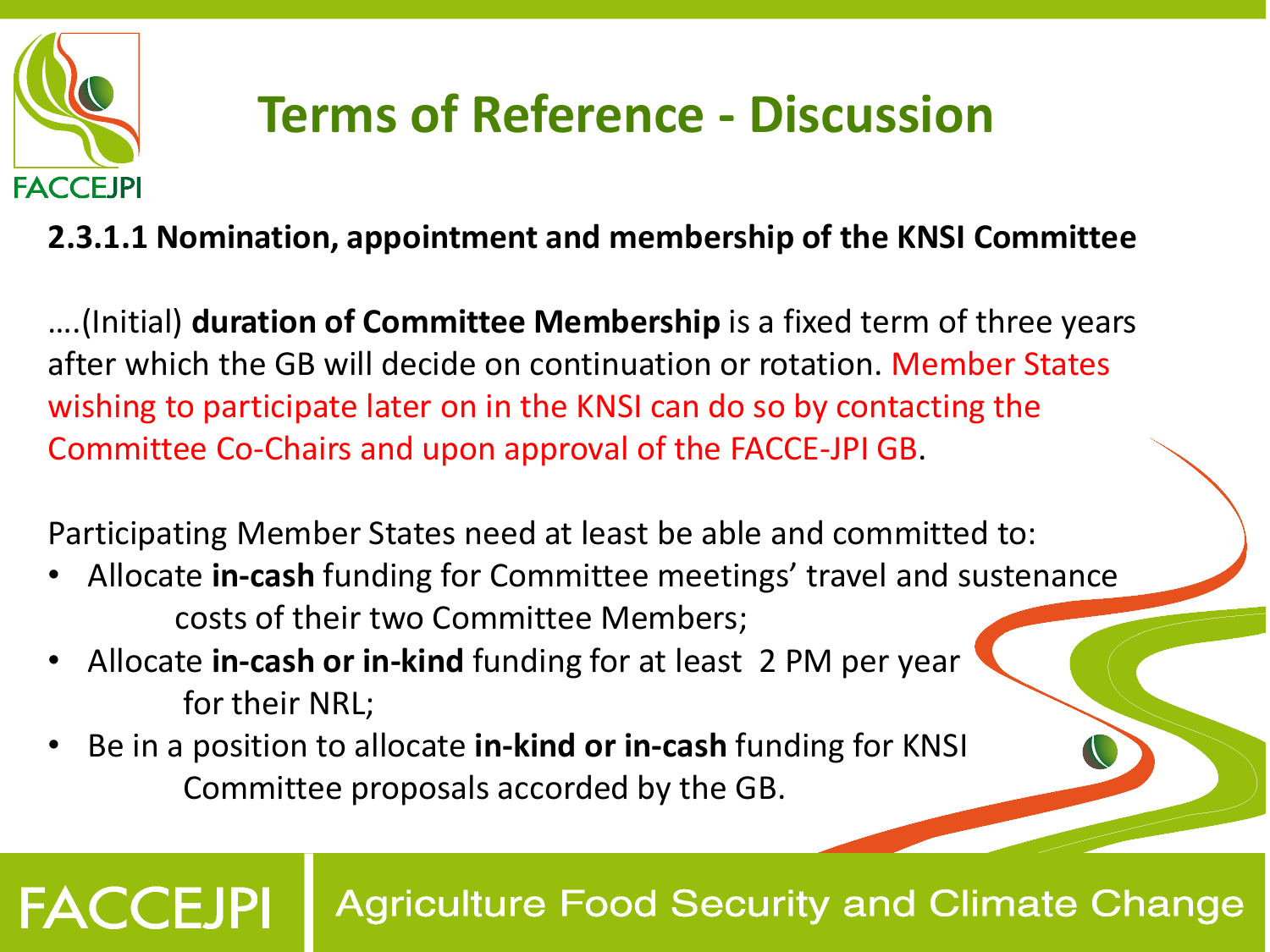

• **Meetings**

**FACCEJPI** 

- ToR (2.3.1.4) state that the Committee will meet at least once a year, if possible back-to-back with GB meetings….
- Is this necessary, or would back-to-back with other meetings be just as efficient?
- Recommendation  $-$  change to the text to be general e.g. "at a convenient time/location for the KNSI Committee members